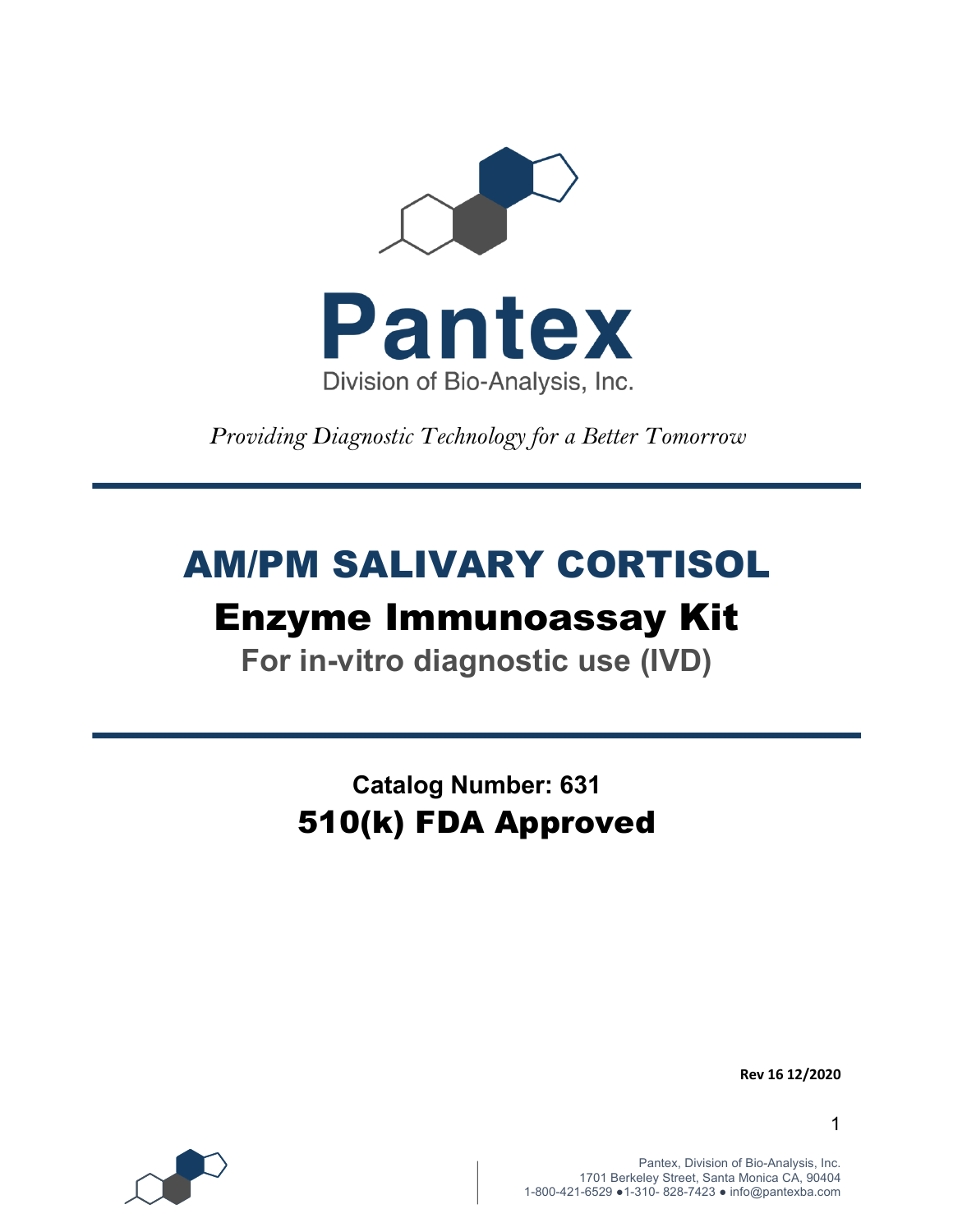|              | <b>TABLE OF CONTENTS</b>                         |                |
|--------------|--------------------------------------------------|----------------|
|              |                                                  | Page(s)        |
|              | <b>Intended Use and Description</b>              | 3              |
| $\mathbf{I}$ | <b>Assay Background</b>                          | 3              |
| Ш            | <b>Assay Principle</b>                           | 4              |
| IV           | <b>Reagents Provided and Reagent Preparation</b> | $4 - 5$        |
| $\mathbf V$  | <b>Storage and Stability</b>                     | 5              |
| VI           | <b>Materials Needed but Not Supplied</b>         | 5              |
| VII          | <b>Sample Collection and Processing</b>          | 6              |
| <b>VIII</b>  | <b>Assay Procedure Summary Flow Sheet</b>        | $\overline{7}$ |
| IX           | <b>Assay Procedure</b>                           | $7 - 8$        |
| X            | <b>Typical Results</b>                           | 8              |
| XI           | Calculation                                      | $8 - 9$        |
| XII          | <b>Quality Control</b>                           | 9              |
| <b>XIII</b>  | <b>Expected Values</b>                           | 9              |
| <b>XIV</b>   | <b>Performance Characteristics</b>               | 10             |
|              | A. Specificity of Antiserum                      | 10             |
|              | <b>B.</b> Detection Limits                       | 11             |
|              | <b>C.</b> Precision and Reproducibility          | $11 - 13$      |
|              | <b>D.</b> Linearity Study                        | 13             |
|              | <b>E.</b> Recovery                               | 14             |
|              | <b>F.</b> Method Comparison                      | 14             |
| <b>XV</b>    | Limitations                                      | $14 - 15$      |
| <b>XVI</b>   | Precautions                                      | 15             |
| <b>XVII</b>  | <b>References</b>                                | $15 - 17$      |

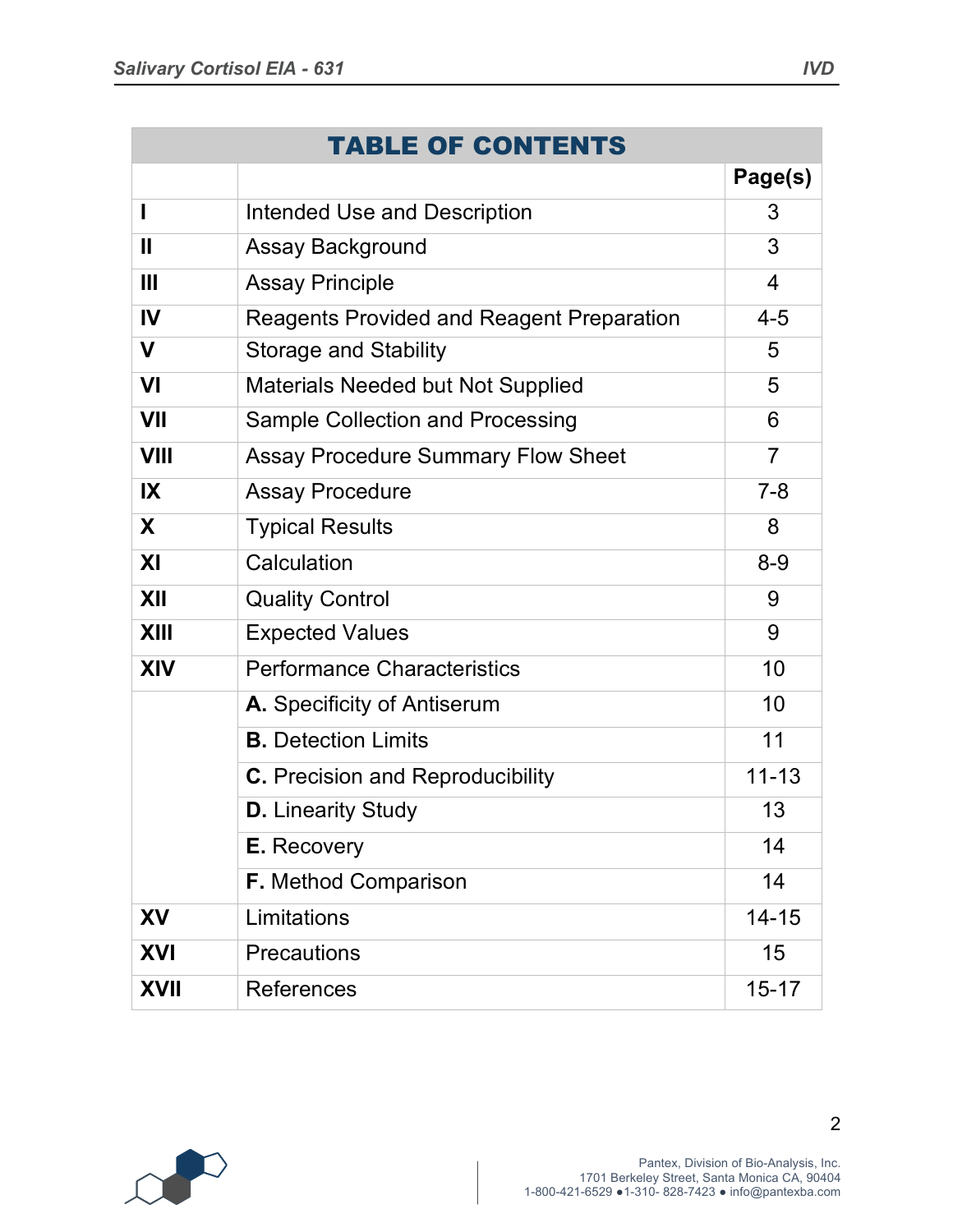# **I. Intended Use and Description**

The Pantex Cortisol Kit is designed and validated for the quantitative measurement of salivary Cortisol by EIA. This kit features one 60-minute incubation for maximum assay sensitivity and precision as well as a saliva-like matrix assay buffer system containing a neutralizing agent for acidic or basic saliva samples. For further information about this kit, its application or the procedures in this insert, please contact the Technical Service Team at Pantex.

# **II. Assay Background**

In 1966, Katz and Shannon (1,2,3) using the Porter-Silber method were able to determine corticosteroid concentrations in saliva and were able to show that concentrations of corticosteroids in saliva, were related to blood concentrations. The advent of immunoassay made it possible to measure minute amounts of steroid hormones in blood. Subsequent modification of those assays allowed their measurement in saliva as well. These early assays, however, lacked validity due to matrix differences between serum and saliva, poor sensitivity and cumbersome extraction methods. Recently, several papers have been published on the determination of salivary Cortisol under varying physiological conditions using more specific and sensitive EIA and ELISA methods (18,20).

Cortisol (hydrocortisone, compound F) is the principle glucocorticoid secreted by the adrenal cortex. Adrenal secretion of cortisol is modulated by a complex negative feedback mechanism involving the central nervous system, hypothalamus, pituitary and adrenals. ACTH released from the pituitary augment's adrenal secretion of cortisol. In turn, increased levels of cortisol suppress pituitary secretion of ACTH while falling levels of cortisol are associated with rising levels of ACTH. Normally there is diurnal variation of cortisol with highest values measurable in the morning samples and lowest values obtained in the late afternoon. Cortisol levels rise independently of this circadian rhythm in response to stress or depression. Increased cortisol production is associated with Cushing's Syndrome and adrenal tumors while decreased production of cortisol is associated with adrenal insufficiency (Addison's disease) and adrenocorticotropic hormone (ACTH) deficiency (21, 22, 23, 24).

In blood 90% of the circulating cortisol is firmly bound to cortisol binding globulin (CBG), 7% is weakly bound to albumin and only 1-3% is free or unbound. In saliva the majority of cortisol occurs in the free or unbound form and enters the saliva via intracellular mechanisms (25). Numerous studies consistently report a high correlation between serum and saliva cortisol indicating that salivary cortisol levels clinically confirm levels of cortisol in serum (26, 27, 28).

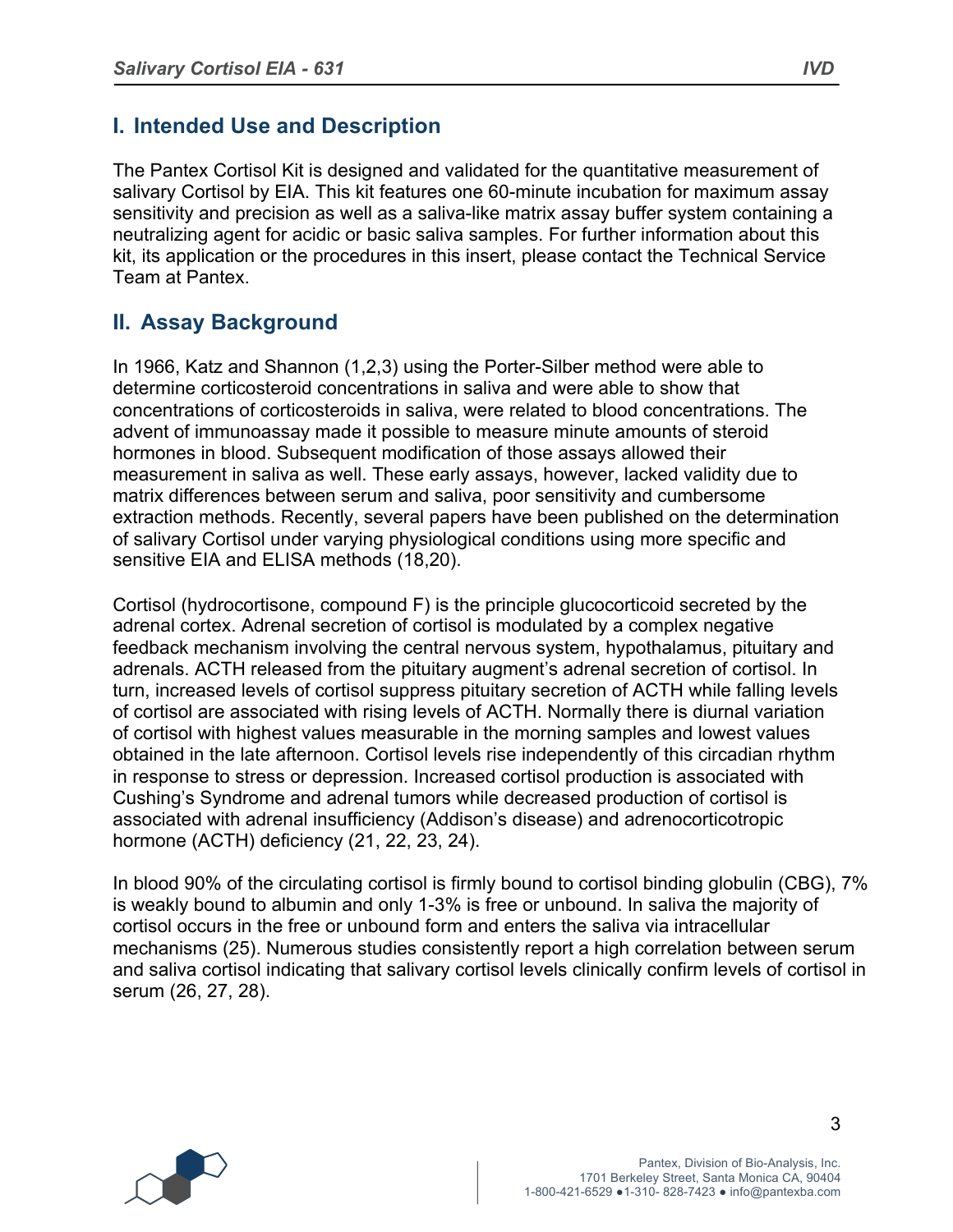# **III. Assay Principle**

The Pantex AM/PM Salivary Cortisol EIA Kit, Cat #631 is based on the competition principal and microplate separation. Cortisol calibrators of known concentration, unknown amounts of cortisol in saliva samples and a fixed amount of cortisol (analog) conjugated to horse radish peroxidase (Cortisol-HRP) compete for binding sites with a rabbit polyclonal antiserum bound to GARGG (goat anti-rabbit gamma globulin) coated wells of a microplate. After incubation, unbound components are washed away, enzyme substrate solution is added, and a blue color formed. This reaction is stopped with an acid solution to produce a yellow color. The optical density is then read 450 nm. The amount of Cortisol-HRP detected is inversely proportional to the amount of cortisol in a sample.

# **IV.Reagents Provided and Reagent Preparation**

- **1.** GARGG Plate: One 96 well microplate (12x8 breakable strip wells) coated with goat anti-rabbit gamma globulin placed in a resealable foil bag with desiccant. One (1) 96 well kit is sufficient for 78 singlicate or 39 duplicate patient measurements.
- **2.** Salivary Cortisol EIA Calibrators 7 bottles. 5.0 ml of 0 calibrator, 1.0 mL of 0.1, 0.3, 1, 3, 10 and 30 ng/mL.
- **3.** Salivary Cortisol EIA Control #1(Low): 1 bottle, 1.0 mL. Concentration is on the label.
- **4.** Salivary EIA Control #2 (High): 1 bottle, 1.0 mL. Concentration is on the label.
- **5.** Salivary Cortisol EIA Antibody produced (Pantex) in rabbit. Diluted in phosphate buffer base. Contains animal protein and a binding protein blocker: 1 bottle, 6 ml of anti-Cortisol. The solution is blue.
- **6.** Cortisol-Horse radish peroxidase (HRP) **concentrate (10X):** 1 amber glass bottle 0.7 mL. The solution is light brown and light sensitive.
- **7.** Cortisol-Horse radish peroxidase (HRP) **conjugate buffer** 6.3 mL. The solution is yellow. **To be used for working reagent preparation only.**
- **8.** Cortisol-Horse radish peroxidase (HRP) **working reagent.** Preparation: Determine the amount of working cortisol-HRP needed and dilute 1:10 in conjugate buffer (number 7). For example, mix 0.5 mL of Cortisol-HRP **concentrate** (number 6) + 4.5 mL of Cortisol-HRP conjugate buffer (number 7). This is sufficient for 100 wells. Immediately after use, store the unused portion of the Cortisol-HRP working solution at  $2^\circ$  - 8°C. Discard if not used within 4 (four) weeks of mixing.
- **9.** Wash solution (10X concentrated) EIA #1: 1 bottle, 50 mL Prior to use dilute 1:10 with deionized water.

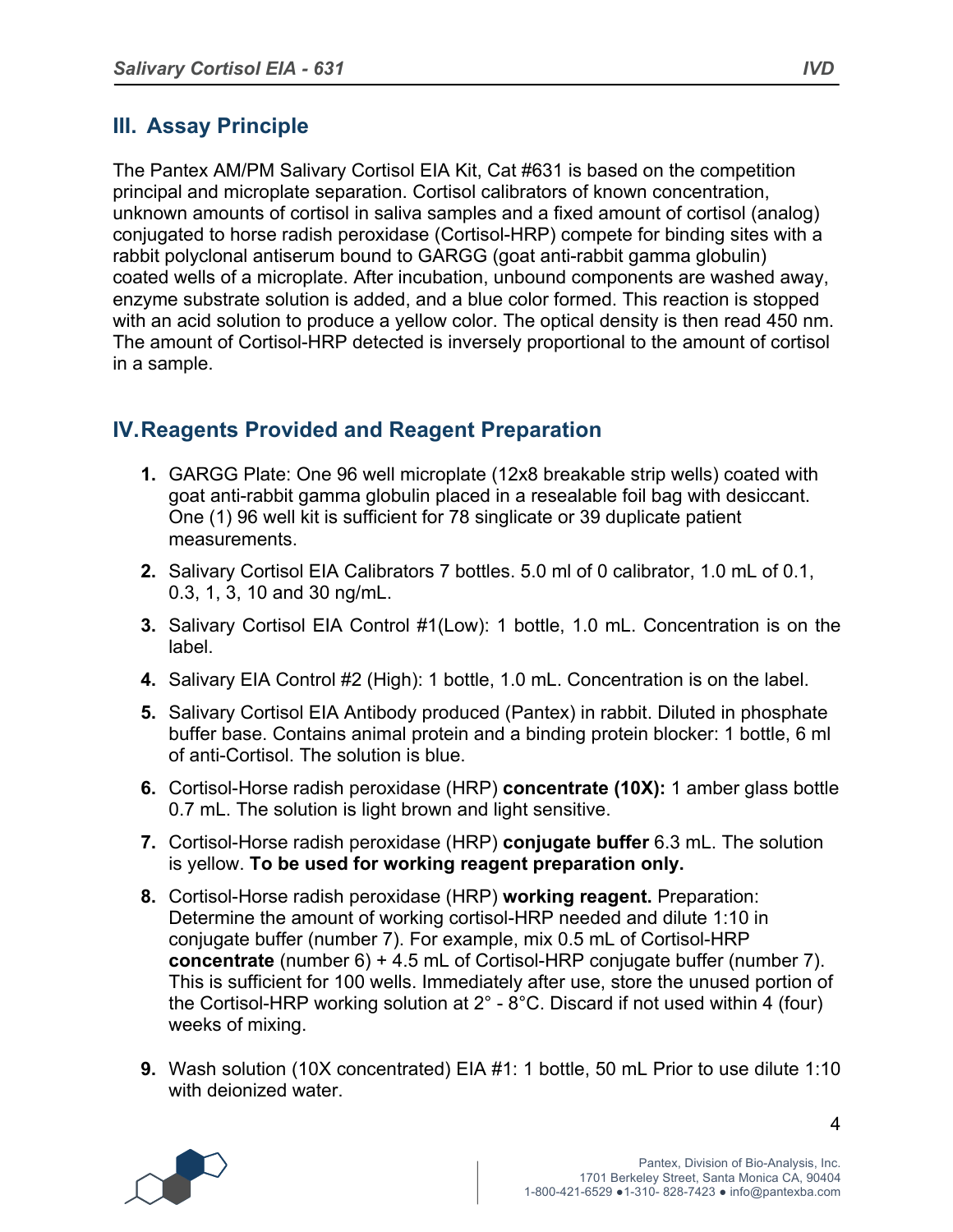- **10.**Color Development Reagent EIA #1: 1 amber plastic bottle, 12 mL of Tetramethylbenzidine plus hydrogen peroxide. Light sensitive.
- **11.**Stopping Solution EIA #1: 1 bottle, 12 mL acid solution.

\*Concentration of cortisol calibrators and controls are actual and traceable to NIST Cortisol Catalog # SRM921 Lot# 921.

# **V. Storage and Stability**

- When stored at  $2^\circ$   $8^\circ$ C, unopened reagents will retain activity until the expiration date. Do not use reagents beyond this date.
- Use only reagents supplied with this kit. Do not interchange reagents with different lot numbers.
- Opened reagents must be stored at  $2^{\circ}$  8°C.
- Microtiter wells must be stored at  $2^\circ$   $8^\circ$ C. Once the foil bag has been opened, care should be taken to reseal tightly.
- Opened kits retain activity for one (1) month if stored as described above.
- Expiration dates and lot numbers are printed on the labels.

## **VI. Materials Needed but Not Supplied**

- Device to dispense very accurately 25 µL of saliva.
- Multichannel pipettors.
- Microplate or orbital shaker
- Vortex Mixer
- Microplate washer (not required, plates can be washed manually).
- Microplate reader capable of reading 450 nm with 4 parameter data reduction or comparable software.
- Plate sealers.
- Collection device, VWR Sample Mailing Tubes, Cat #16465-260. (VWR International, 975 Overland Crt, San Dimas, CA 91773)

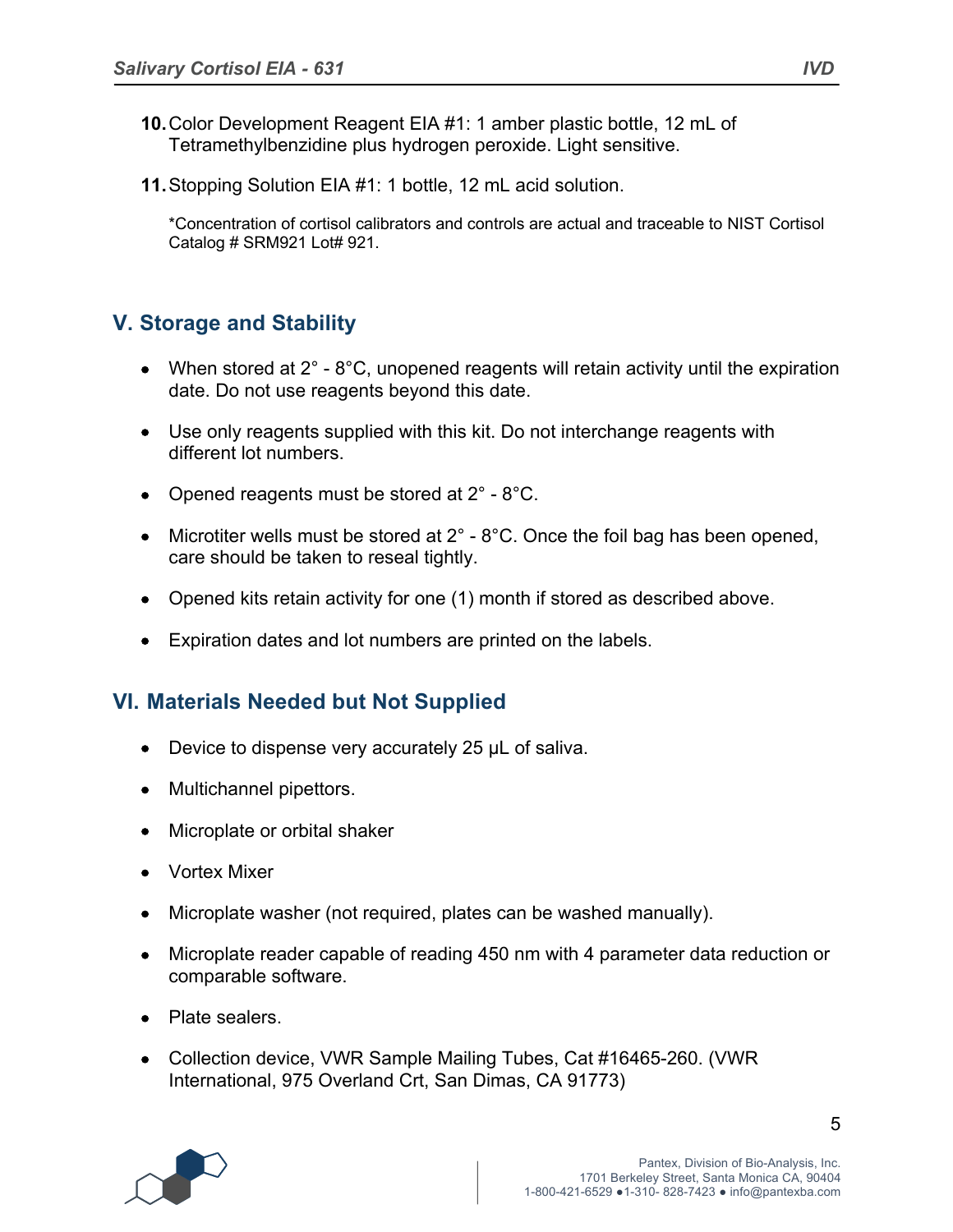# **VII. Sample Collection and Processing**

- **1.** *Collection:* This sample collection and processing procedure must be followed.
- Avoid food consumption, drinking coffee or alcohol, smoking or chewing gum one (1) hour prior to sample collection.
- Rinse mouth thoroughly with water 15 minutes prior to collection.
- Collect whole saliva by unstimulated passive drool by allowing saliva to drip off the lower lip into a graduated plastic test tube (Pantex recommends VWR Sample Mailing Tubes Cat #16465-260) or by allowing saliva to accumulate in the floor of the mouth and spitting it into the recommended collection device.
- Time and date specimen. Refrigerate then freeze (-20°C or below) samples until day of assay. On day of assay, thaw samples to facilitate precipitation of mucins. Centrifuge at 1500xg for ten minutes. Bring samples to room temperature and assay.

#### *2. Sample stability:*

| <b>Storage</b>   | Room         | 37 °C   | $2 - 8$     | $\leq$ -15 °C    | $\leq$ - 15 $\degree$ C |
|------------------|--------------|---------|-------------|------------------|-------------------------|
|                  | Temperature  |         | $^{\circ}C$ | (7 freeze / thaw | (Long term)             |
|                  | $20 - 30 °C$ |         |             | cycles)          |                         |
| <b>Stability</b> | Up to 7 days | Up to 7 | Up to $7$   | Up to 7 days     | Up to $180$             |
|                  |              | days    | days        |                  | days                    |

#### *3. Interferences:*

An in-vitro experiment was performed by spiking three (3) levels of Cortisol with high concentrations (>1000 fold those of cortisol) of five (5) commonly consumed products: alcohol, coffee (as caffeine), cigarette (as nicotine) and food and gum as extracts. The results obtained demonstrate no significant differences between the controls and the spiked samples. However, as a precautionary measure, follow the instructions stated in Step 1, under X. Samples 1. Collection of samples.

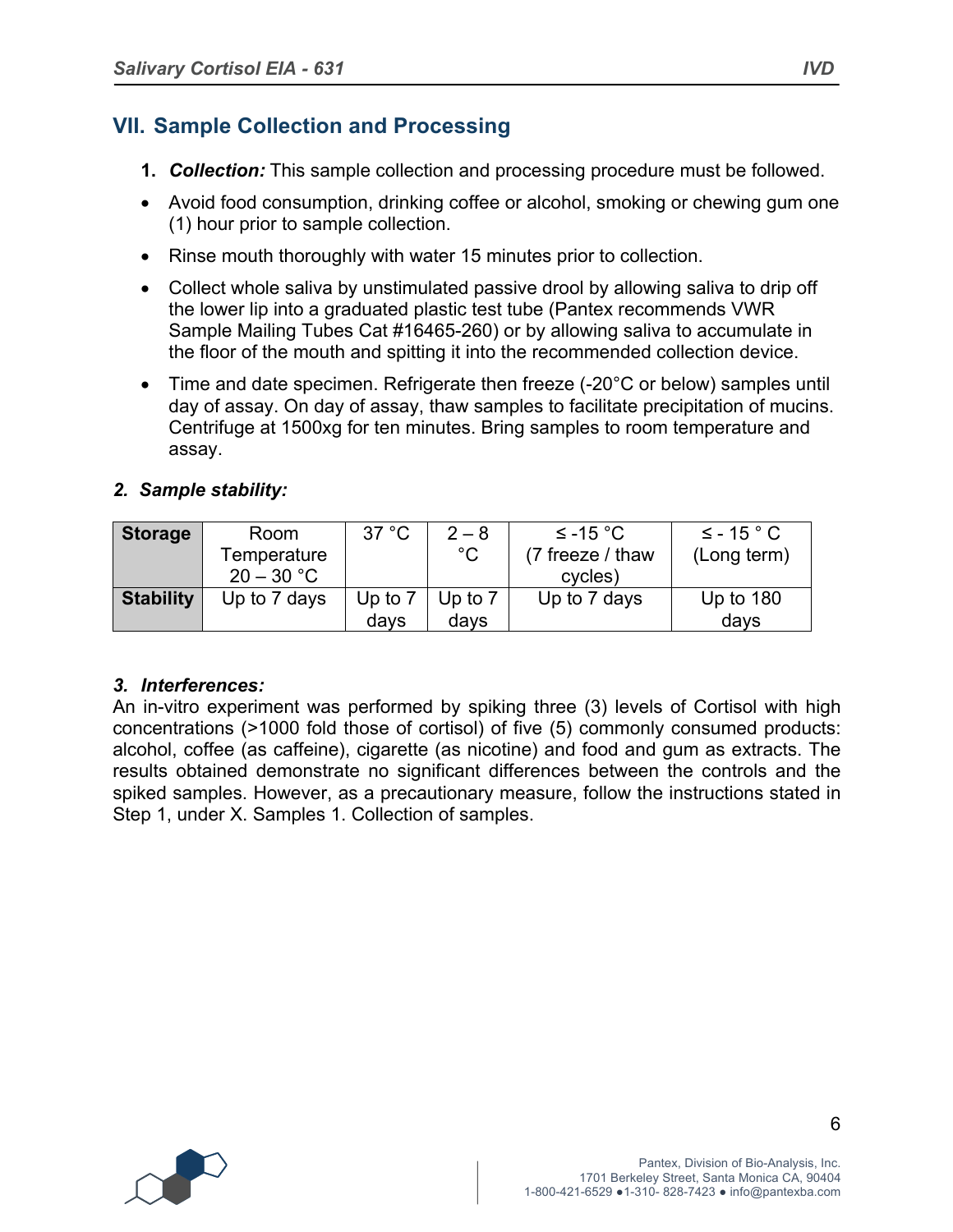# **VIII. Assay Procedure Summary Flow Sheet**

| Calibrator<br>Control<br>Sample<br>(1.5.) | Calibrator<br>Sample<br>Control<br>(11) | <b>Working Reagent</b><br>Cortisol-HRP<br>(11) | Anti-Cortisol<br>(11) | at room temp. with shaking. | <b>Wash Solution</b><br>Diluted<br>10 <sub>X</sub><br>(11) |             | Developer<br>Color<br>(11) | at room temperature | Stopping<br>Solution<br>(11) | ξ                |
|-------------------------------------------|-----------------------------------------|------------------------------------------------|-----------------------|-----------------------------|------------------------------------------------------------|-------------|----------------------------|---------------------|------------------------------|------------------|
| $\mathbf 0$                               | 25                                      | 50                                             | 50                    |                             | 300                                                        |             | 100                        |                     | 100                          |                  |
| 0.1                                       | 25                                      | 50                                             | 50                    |                             | 300                                                        | $\aleph$    | 100                        |                     | 100                          | 450<br>$\vec{a}$ |
| 0.3                                       | 25                                      | 50                                             | 50                    |                             | 300                                                        | <b>Wash</b> | 100                        |                     | 100                          |                  |
| 1                                         | 25                                      | 50                                             | 50                    |                             | 300                                                        |             | 100                        | 30 min.             | 100                          | Read             |
| 3                                         | 25                                      | 50                                             | 50                    | 60 min.                     | 300                                                        |             | 100                        |                     | 100                          | Mix.             |
| 10                                        | 25                                      | 50                                             | 50                    |                             | 300                                                        |             | 100                        |                     | 100                          |                  |
| 30                                        | $\overline{25}$                         | 50                                             | 50                    |                             | 300                                                        |             | 100                        |                     | 100                          |                  |
| Control #1                                | $\overline{25}$                         | 50                                             | 50                    | Incubate for                | 300                                                        |             | 100                        | Mix. Incubate       | 100                          |                  |
| Control #2                                | $\overline{25}$                         | 50                                             | 50                    |                             | 300                                                        |             | 100                        |                     | 100                          |                  |
| Sample $\overline{41}$                    | $\overline{25}$                         | 50                                             | 50                    | Mix.                        | 300                                                        |             | 100                        |                     | 100                          |                  |

# **IX. Assay Procedure**

- **1.** To a 96 well GARGG microplate dispense 25 µL of ready-to-use **Salivary Cortisol EIA calibrators** (0, 0.1, 0.3, 1.0, 3.0, 10.0 and 30 ng/mL), controls, and saliva samples.
- **2.** Add 50 µL of **Cortisol-HRP Working Reagent** to all wells (see **Reagent Preparation Section Page 4, number 8**).
- **3.** Add 50 µL of **Anti-Cortisol EIA antibody**.
- **4.** Cover microplate with plastic sealer. Incubate by shaking on a microplate orbital shaker set at 500-900 rpm for **60** minutes at room temperature.
- **5.** After incubation, decant the contents of the wells. Wash 3 times with 300 ul of diluted wash solution (10 mL of 10XWash solution EIA #1 diluted with 90 mL of D.I. water). After the 3<sup>rd</sup> wash, invert GARGG microplate on an absorbent paper and tap dry.
- **6.** Pipet 100 µL of **Color Development** reagent EIA #1 into each well. Shake briefly (manual). Cover microplate with plastic sealer. Incubate for 30 minutes at room temperature.

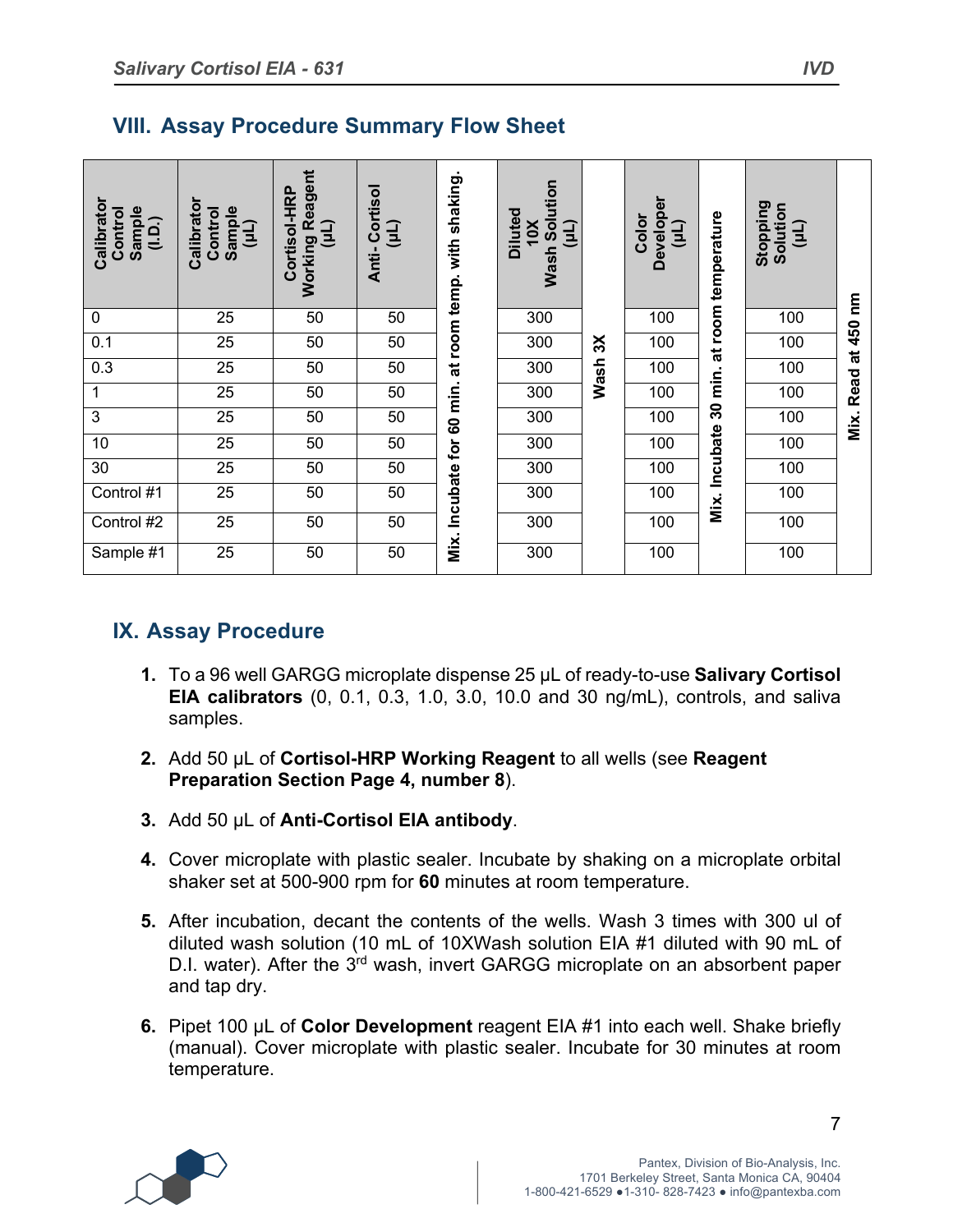- **7.** Pipet 100 µL of **Stopping Solution** EIA #1 into each microtiter well of the GARGG plate. Shake briefly (manual). Color changes from blue to yellow.
- **8.** Read at 450 nm on a microplate reader within 30 minutes.

Note: If samples exceed the highest calibrator, dilute with zero calibrator and make appropriate concentration correction.

# **X. Typical Results**

| Typical Calibration Curve for 25 µL Sample Size |                                    |        |                         |  |
|-------------------------------------------------|------------------------------------|--------|-------------------------|--|
| <b>Calibrators</b><br>(ng/mL)                   | <b>Mean Absorbance</b><br>(450 nM) | % B/Bo | <b>Value</b><br>(ng/mL) |  |
| 0                                               | 2.231                              | 100.0  | 0.0                     |  |
| 0.1                                             | 2.056                              | 92.2   | 0.1                     |  |
| 0.3                                             | 1.717                              | 77.0   | 0.3                     |  |
|                                                 | 1.155                              | 51.8   | 1.0                     |  |
| 3                                               | 0.614                              | 27.5   | 3.0                     |  |
| 10                                              | 0.246                              | 11.0   | 10                      |  |
| 30                                              | 0.130                              | 5.8    | 30                      |  |
| Control #1                                      | 1.130                              | 50.6   | 1.04                    |  |
| Control #2                                      | 0.159                              | 7.1    | 20.14                   |  |
| Sample #1                                       | 0.970                              | 43.5   | 1.40                    |  |
| Sample #2                                       | 0.235                              | 10.5   | 11.26                   |  |

#### **Conversion factor ng/mL to nmol/L = 2.76**

## **XI. Calculation**

- **1.** Compute the average optical density (OD) for the zero (Bo) calibrator.
- **2.** Calculate the percent bound (B/Bo) for each calibrator, control and unknown by dividing the average OD (B) by the average OD for the zero (Bo) x 100.
- **3.** Plot percent bound (B/Bo) versus the calibrator concentrations and draw the best fit for the curve.
- **4.** Plot percent bound (B/Bo) of the controls and unknowns to determine saliva cortisol concentrations.
- **5.** Alternately, determine the concentrations of the controls and unknowns by interpolation using software capable of logistics using a 4-parameter sigmoid minus curve fit.

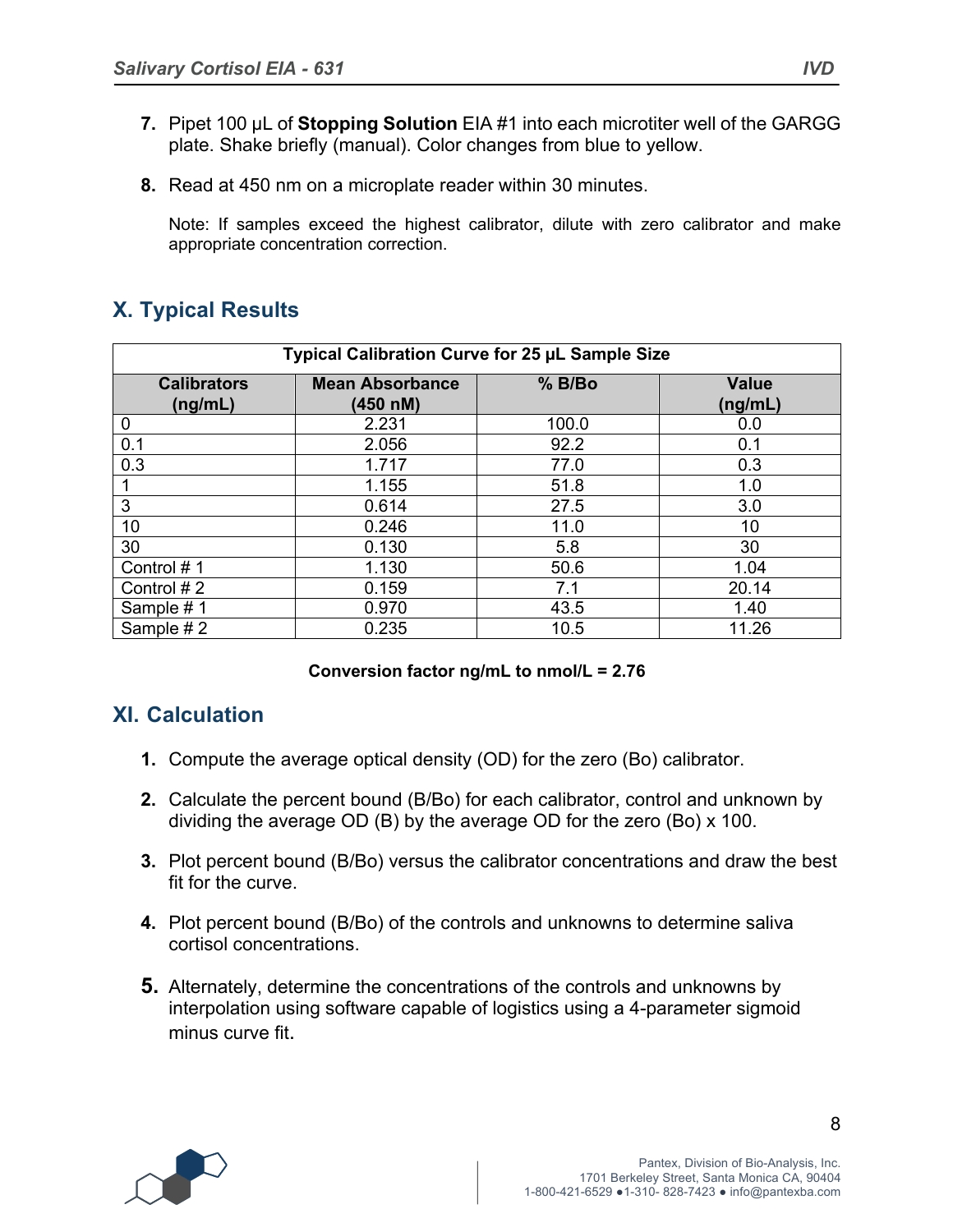| <b>Analytical measuring range (AMR)</b> | $0.1$ ng/ml - 30.0 ng/ml |
|-----------------------------------------|--------------------------|

Samples with cortisol values greater than 30 ng/ml (82.77 nmol/L) should be diluted 1:10 with zero (0) calibrator and re-run for accuracy. Obtain the final Cortisol concentration by multiplying the diluted sample by the dilution factor.

## **XII. Quality Control**

The expected values for the controls are stated on the label of each control which are included in the kit. The results can only be accepted if the expected values are met.

## **XIII. Expected Values**

#### *AM Expected Values:*

| <b>Subjects</b> | <b>Subjects</b>        | Aae     | <b>AM Median</b> | <b>AM Range</b> |
|-----------------|------------------------|---------|------------------|-----------------|
| (Number)        | (Gender)               | (Years) | (ng/mL)          | (ng/mL)         |
| 152             | 76 Males<br>76 Females | 23-68   | 6.70             | $2.58 - 12.69$  |

#### *PM Expected Values:*

| <b>Subjects</b> | <b>Subjects</b>           | Age     | <b>PM Median</b> | <b>PM Range</b> |
|-----------------|---------------------------|---------|------------------|-----------------|
| (Number)        | (Gender)                  | (Years) | (ng/mL)          | (ng/mL)         |
| 152             | 76 Males<br>76<br>Females | 23-68   | 0.58             | $0.25 - 2.96$   |

\*It is recommended that each laboratory establishes its own range of normal values.

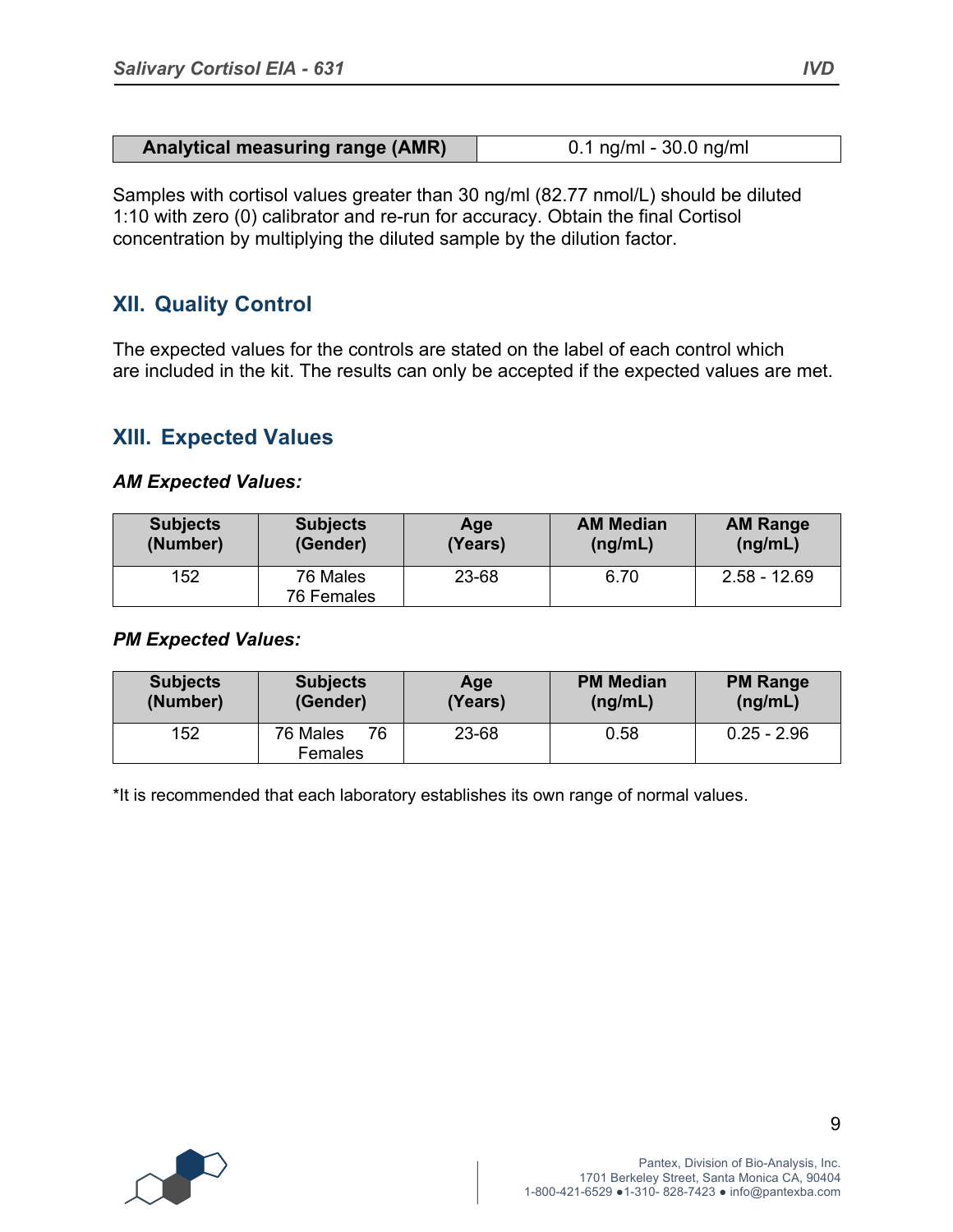# **XIV.Performance Characteristics**

Antiserum Cross Reactivities are expressed as the ratios of the concentrations of unlabeled cortisol over the compound that displaces 50% of cortisol-enzyme conjugate from the antiserum. All the saliva samples were collected using the collection device, VWR Sample Mailing Tubes, Cat #16465-260. (VWR International, 975 Overland Crt, San Dimas, CA 91773).

## **A. Specificity of Antiserum**

| <b>Compounds</b>                     |                             |                    |
|--------------------------------------|-----------------------------|--------------------|
| C-21 Steroids:                       | <b>Spiked Concentration</b> | % Cross-reactivity |
| Cortisol                             | 10,000 ng/mL                | 100.00             |
| 17-OH-Progesterone                   | 10,000 ng/mL                | 0.0284             |
| Pregnenolone                         | 10,000 ng/mL                | 0.0038             |
| 17-OH-Pregnenolone                   | 10,000 ng/mL                | 0.0066             |
| Progesterone                         | 10,000 ng/mL                | 0.0079             |
| Desoxycorticosterone                 | 10,000 ng/mL                | 0.0517             |
| 11-Desoxycortisol                    | 10,000 ng/mL                | 1.8133             |
| Dexamethasone                        | 10,000 ng/mL                | 0.0164             |
| Cortisone                            | 10,000 ng/mL                | 0.7600             |
| Corticosterone                       | 10,000 ng/mL                | 1.0847             |
| Aldosterone                          | 10,000 ng/mL                | 0.0070             |
| C-19 Steroids:                       | <b>Spiked Concentration</b> | % Cross-reactivity |
| Androstenedione                      | 10,000 ng/mL                | 0.0038             |
| <b>Testosterone</b>                  | 10,000 ng/mL                | 0.0042             |
| $5\alpha$ DHT                        | 10,000 ng/mL                | 0.0019             |
| DHEA-SO4                             | 10,000 ng/mL                | 0.0031             |
| Androstanedione                      | 10,000 ng/mL                | 0.0028             |
| C-18 Steroids:                       | <b>Spiked Concentration</b> | % Cross-reactivity |
| Estradiol 17ß                        | 10,000 ng/mL                | 0.0024             |
| Estradiol 17 $\alpha$                | 10,000 ng/mL                | 0.0003             |
| Estrone                              | 10,000 ng/mL                | 0.0010             |
| <b>Estriol</b>                       | 10,000 ng/mL                | 0.0015             |
| Other structurally related steroids: | <b>Spiked Concentration</b> | % Cross-reactivity |
| Dehydroisoandrosterone               | 1000 ng/mL                  | 0.0076             |
| 6amethyl-17-Hydroxyprogesterone      | 1000 ng/mL                  | 0.1427             |
| 6ß-Hydroxycortisol                   | 1000 ng/mL                  | 1.7177             |
| Prednisone                           | 1000 ng/mL                  | 1.0874             |
| Prednisolone                         | 1000 ng/mL                  | 25.9001            |

At >10% cross reaction prednisolone is a potential interfering substance

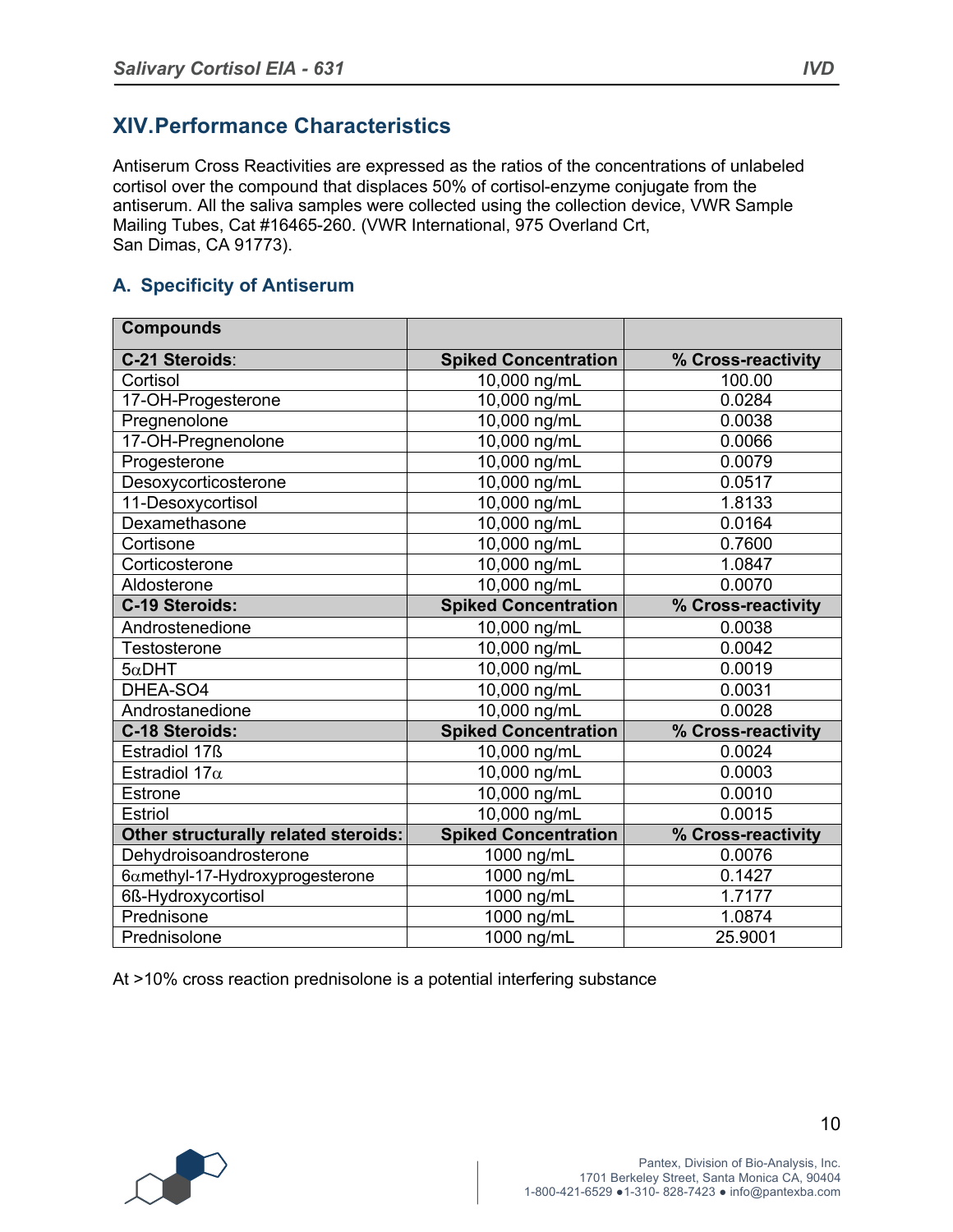#### **B. Detection Limits:**

The LOB (limit of the blank), the LOD (limit of detection) and the LOQ (limit of quantitation), were determined by generating one hundred twenty (120) measurements each of "cortisol free saliva" and low level (<0.1 ng/mL) cortisol samples (Reference, CLSI EP17-A, protocols for Determination of Limits of Detection and Limits of Quantitation).

| <b>Limit of the Blank</b> | <b>Limit of Detection</b> | <b>Limit of Quantitation</b> |
|---------------------------|---------------------------|------------------------------|
| (LoB)                     | (LOD)                     | (LoQ)                        |
| ng/mL                     | ng/mL                     | ng/mL                        |
| 0.0392                    | 0.0519                    | 0.0519                       |

#### **C. Precision and Reproducibility:**

#### *Intra-assay*

The intra-assay precision was determined from the mean of 20 replicates of low, medium and high samples.

| <b>Sample</b> | N  | <b>Mean</b><br>(ng/mL) | <b>Standard Deviation</b><br>(ng/mL) | %CV |
|---------------|----|------------------------|--------------------------------------|-----|
| Low           | 20 | 0.627                  | 0.034                                | 5.4 |
| <b>Medium</b> | 20 | 3.995                  | 0.266                                |     |
| High          | 20 | 25.232                 | 1.579                                | 6.3 |

#### *Inter-assay*

The inter-assay precision was determined from the mean of the average duplicates of 12 separate assays with low, medium and high samples.

| <b>Sample</b> |    | <b>Mean</b><br>(ng/mL) | <b>Standard Deviation</b><br>(ng/mL) | %CV |
|---------------|----|------------------------|--------------------------------------|-----|
| Low           | ィつ | 0.587                  | 0.037                                | 6.3 |
| <b>Medium</b> | 10 | 4.163                  | 0.301                                |     |
| High          | 10 | 25.126                 | በ 712                                |     |

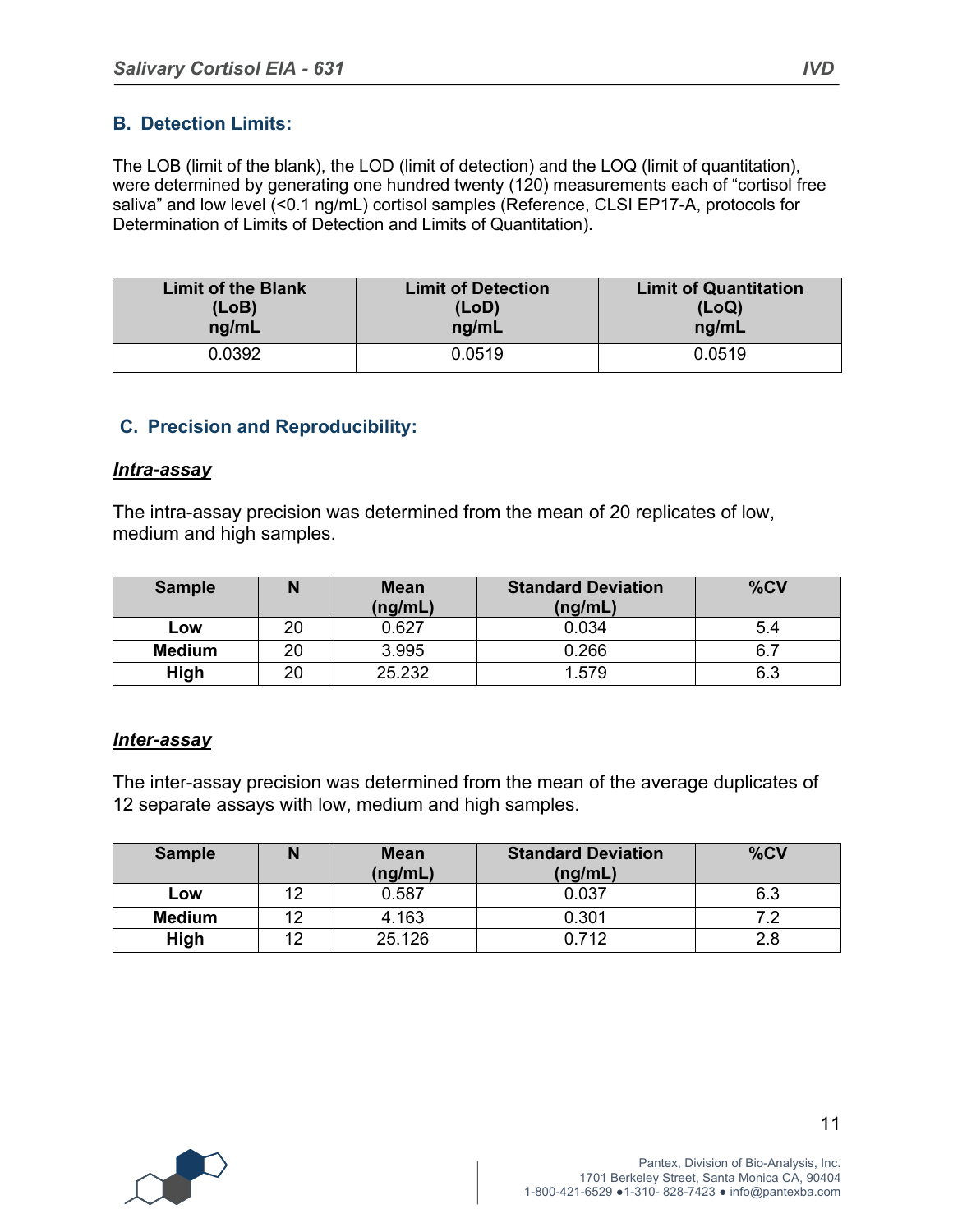## *Repeatability*

This study was conducted during 4 days of a familiarization period and 20 days of testing. Two assays were performed daily with a minimum of 2 hours between assays. Three (3) different reagents lots and three (3) saliva pools were used for the study (Low, medium and high). The pools were aliquoted and frozen until day of assay.

#### *Precision Low Concentration Pool*

|                               | <b>Standard Deviation, (SD)</b> | % Coefficient of Variation (CV) |
|-------------------------------|---------------------------------|---------------------------------|
| <b>Within Run</b>             | 0.0224                          | 3.79                            |
| Between Run                   | 0.0462                          | 7.80                            |
| Repeatability                 | 0.0162                          | 2.73                            |
| <b>Total Device Precision</b> | 0.0538                          | 9.09                            |

#### *Precision Medium Concentration Pool*

|                               | <b>Standard Deviation, (SD)</b> | % Coefficient of Variation (CV) |
|-------------------------------|---------------------------------|---------------------------------|
| <b>Within Run</b>             | 0.1475                          | 3.60                            |
| Between Run                   | 0.0514                          | 1.26                            |
| Repeatability                 | 0.1025                          | 2.50                            |
| <b>Total Device Precision</b> | 0.1869                          | 4.56                            |

#### *Precision High Concentration Pool*

|                               | <b>Standard Deviation, (SD)</b> | % Coefficient of Variation (CV) |
|-------------------------------|---------------------------------|---------------------------------|
| <b>Within Run</b>             | 0.4442                          | 1.76                            |
| Between Run                   | 0.2915                          | 1.15                            |
| Repeatability                 | 0.62276                         | 2.46                            |
| <b>Total Device Precision</b> | 0.8185                          | 3.24                            |

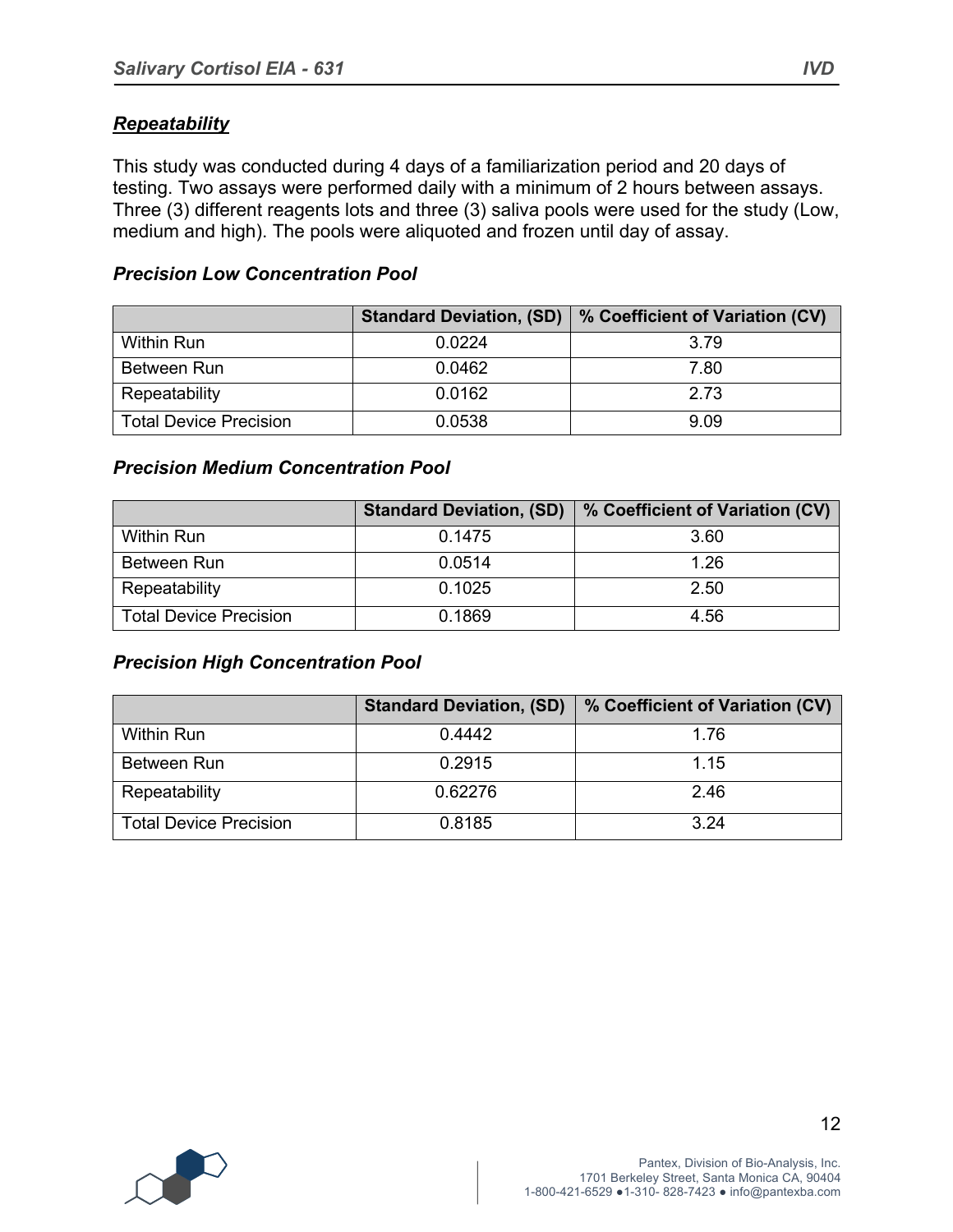#### *Inter-lot Variation*

The inter-lot (between lot) precision was determined by duplicate measurements of five (5) saliva pools and three (3) spiked controls in saliva like matrix, using flow sheet stated on the Pantex AM/PM Salivary Cortisol EIA Kit, Cat #631 section VII insert.

| <b>Saliva</b><br>samples | Lot #012<br><b>Mean</b> | Lot #013<br><b>Mean</b> | Lot #014<br><b>Mean</b> | Inter-lot<br><b>Mean</b> | Inter-lot<br><b>SD</b> | Inter-lot<br><b>CV</b> |
|--------------------------|-------------------------|-------------------------|-------------------------|--------------------------|------------------------|------------------------|
| ID                       | (ng/mL)                 | (ng/mL)                 | (ng/mL)                 | (ng/mL)                  | (ng/mL)                | (%)                    |
| 20                       | 4.65                    | 4.45                    | 4.79                    | 4.64                     | 0.164                  | 3.5                    |
| 21                       | 0.67                    | 0.61                    | 0.71                    | 0.67                     | 0.049                  | 7.4                    |
| 22                       | 2.02                    | 1.95                    | 2.09                    | 2.02                     | 0.069                  | 3.4                    |
| 23                       | 4.75                    | 4.69                    | 4.76                    | 4.73                     | 0.041                  | 0.9                    |
| 24                       | 2.01                    | 1.99                    | 2.04                    | 2.01                     | 0.026                  | 1.3                    |
| 25                       | 3.64                    | 3.67                    | 3.71                    | 3.68                     | 0.036                  | 1.0                    |
| <b>LC</b>                | 0.98                    | 0.94                    | 1.01                    | 0.98                     | 0.036                  | 3.7                    |
| <b>MC</b>                | 5.21                    | 5.31                    | 5.49                    | 5.34                     | 0.140                  | 2.6                    |
| HC                       | 10.79                   | 10.13                   | 10.52                   | 10.48                    | 0.329                  | 3.1                    |

## **D. Linearity Study:**

Ten (10) sample concentrations that span the assay measuring range were performed Per EP6-A, Evaluation of the Linearity of Quantitative Measurement Procedures.

S=10 samples (dilutions) Concentration =  $(C1*V1 + C10*V10)/(V1+V10)$ 

|    | C <sub>1</sub> | V <sub>1</sub> | C <sub>10</sub> | V10     | <b>Calculated</b><br><b>Concentration</b> | <b>Obtained</b><br><b>Concentration</b> | <b>Recovery</b> |
|----|----------------|----------------|-----------------|---------|-------------------------------------------|-----------------------------------------|-----------------|
|    | (ng/mL)        | (ng/mL)        | (ng/mL)         | (ng/mL) | (ng/mL)                                   | (ng/mL)                                 | (%)             |
|    | 0.093          |                |                 | *       | 0.100                                     | 0.093                                   | 93              |
| 2  | 0.093          | 0.889          | 33.788          | 0.111   | 3.833                                     | 3.729                                   | 97.3            |
| 3  | 0.093          | 0.778          | 33.788          | 0.222   | 7.573                                     | 7.620                                   | 100.6           |
| 4  | 0.093          | 0.667          | 33.788          | 0.333   | 11.313                                    | 10.842                                  | 95.8            |
| 5  | 0.093          | 0.556          | 33.788          | 0.444   | 15.054                                    | 14.350                                  | 95.3            |
| 6  | 0.093          | 0.444          | 33.788          | 0.556   | 18.827                                    | 18.313                                  | 97.3            |
|    | 0.093          | 0.333          | 33.788          | 0.667   | 22.568                                    | 21.547                                  | 95.5            |
| 8  | 0.093          | 0.222          | 33.788          | 0.778   | 26.308                                    | 24.694                                  | 93.9            |
| 9  | 0.093          | 0.111          | 33.788          | 0.889   | 30.048                                    | 30.459                                  | 101.4           |
| 10 |                |                |                 | $\star$ | 35.000                                    | 33.788                                  | 96.6            |

**\***Targets of low and high concentration

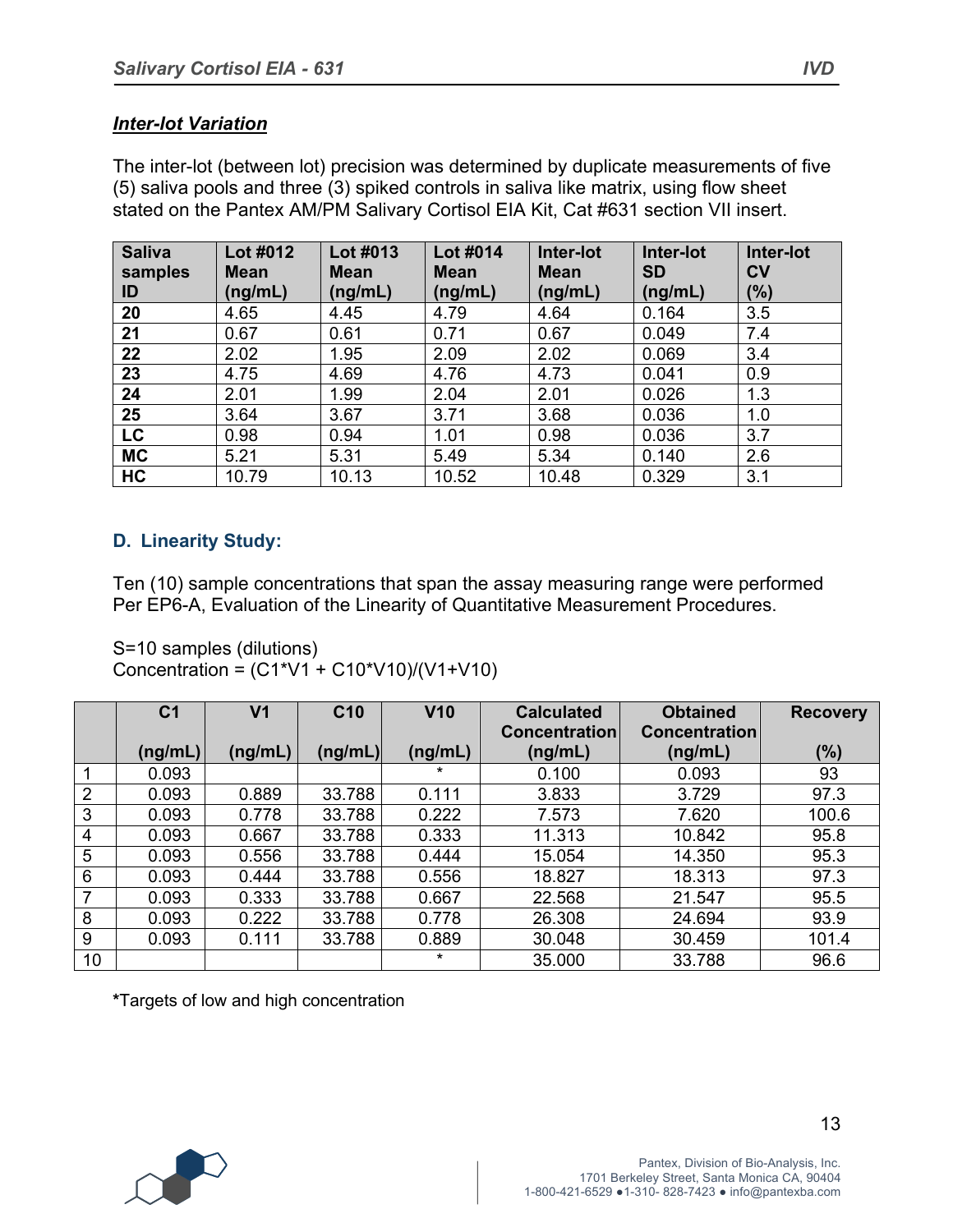## **E. Recovery:**

Ten (10) saliva samples containing different levels of endogenous cortisol were spiked with known quantities of cortisol and assayed.

| <b>Sample</b>  | <b>Endogenous</b><br>(ng/mL) | <b>Added</b><br>(ng/mL) | <b>Expected</b><br>(ng/mL) | <b>Observed</b><br>(ng/mL) | <b>Recovery</b><br>$(\%)$ |
|----------------|------------------------------|-------------------------|----------------------------|----------------------------|---------------------------|
|                | 0.493                        | 0.250                   | 0.743                      | 0.739                      | 99.5                      |
| $\overline{2}$ | 0.878                        | 0.500                   | 1.378                      | 1.291                      | 93.7                      |
| 3              | 1.551                        | 1.000                   | 2.551                      | 2.641                      | 103.5                     |
| 4              | 1.850                        | 2.000                   | 3.850                      | 3.958                      | 102.8                     |
| 5              | 0.936                        | 4.000                   | 4.936                      | 4.951                      | 100.3                     |
| 6              | 1.042                        | 8.000                   | 9.042                      | 9.394                      | 103.9                     |
| 7              | 0.691                        | 16.000                  | 16.691                     | 17.165                     | 102.8                     |
| 8              | 0.622                        | 20.000                  | 20.622                     | 19.997                     | 97.0                      |
| 9              | 2.057                        | 24.000                  | 26.057                     | 24.938                     | 95.7                      |
| 10             | 0.348                        | 28.000                  | 28.348                     | 28.943                     | 102.1                     |

## **F. Method Comparison:**

A comparative study was performed between the Pantex Salivary AM PM Cortisol EIA Kit Cat #631 and a FDA cleared predicate device. A total of 160 samples were used for the study of which 6 samples were spiked representing 3.75 % of the total number of samples. The results show the following regression and correlation statistics.

| <b>Linear Regression equation</b> | $Y = 1.0269X + 0.0994$ |
|-----------------------------------|------------------------|
| <b>Correlation</b>                | $R^2 = 0.989$          |

## **XV. Limitations**

- The reagents are optimized to measure cortisol directly in saliva.
- Cortisol levels are elevated during the later stages of pregnancy and in women on contraceptives or after long-term use of contraceptives (28, 29).
- Elevated cortisol levels can be found in conditions of sepsis, infection, chronic liver disease, and renal failure. Low cortisol levels result from liver disease, pituitary hyposecretion, hypothyroidism or steroid therapy.
- Note that an in-vitro study to identify potential interfering substances in the measurement of salivary cortisol, may not identify some interferents and the form(s) of potential interferents being tested may not represent the naturally occurring forms.

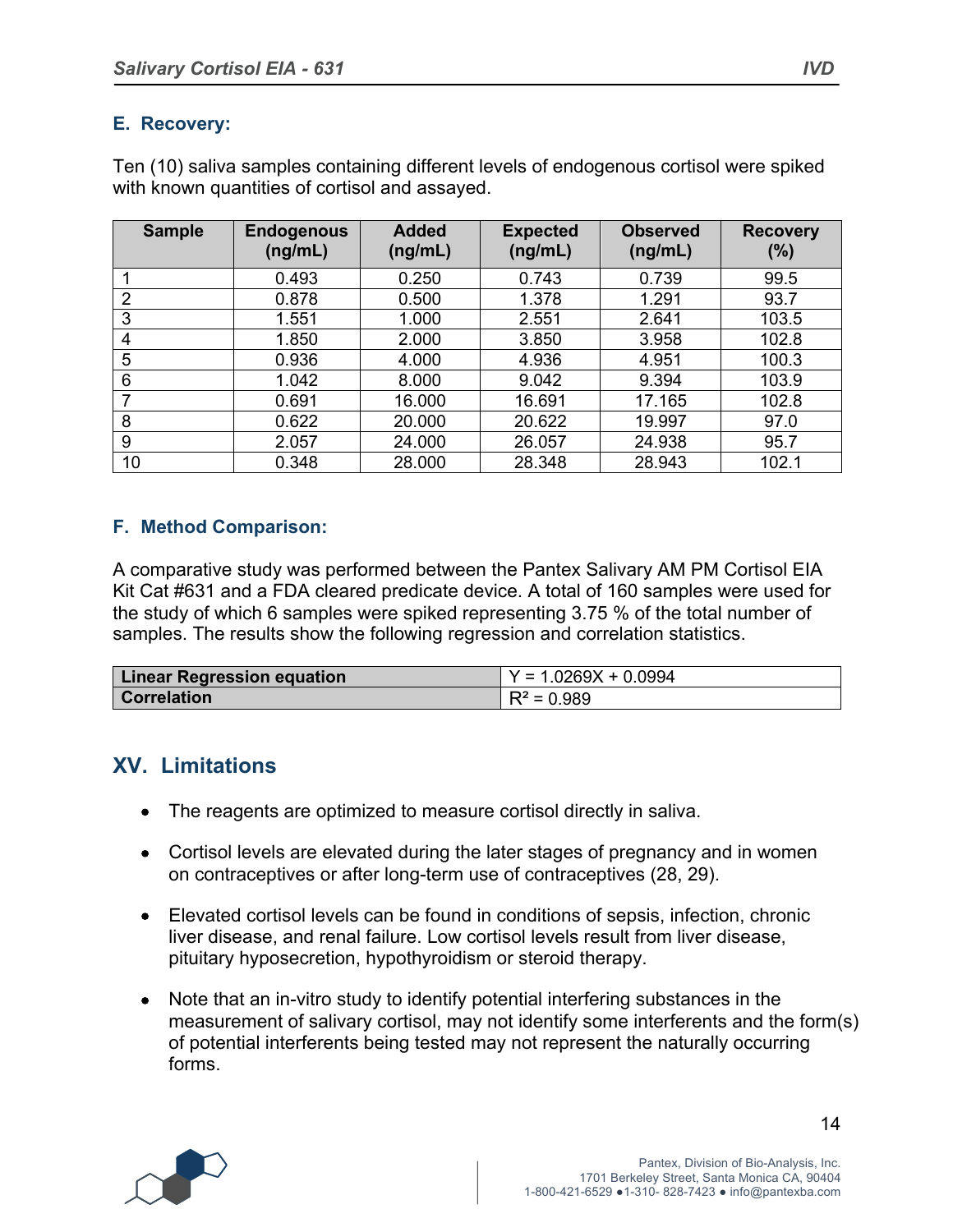• The use of topical creams or ointments containing hydrocortisone (true cortisol) should be avoided as they can cause preanalytical contamination of the saliva sample indistinguishable from endogenous cortisol as measured by Immunoassay or LC-MS/MS (30).

# **XVI.Precautions**

- Only physician, clinical labs, research labs and hospital labs may acquire, possess and use the kit.
- Compare contents and packing list, if there is breakage or shortage, notify Pantex immediately.
- Do not pipet reagents by mouth.
- Do not smoke, eat or drink while performing assay.
- Wear disposable rubber gloves.
- Treat all saliva samples as potentially infectious.
- Do not mix reagent lot numbers or alter in any way the reagents in this kit. If this is done, Pantex will not be responsible for the performance of the assay.
- Avoid contact with Color Development Reagent (TMB). It contains solvents that can irritate skin and mucus membranes. If contact is made, wash thoroughly with water.
- Avoid contact with stopping solution. It contains acid. If contact is made, rinse thoroughly with water.

# **XVII. References**

- 1. Katz FH, Shannon IL: Parotid fluid corticosteroids a good measure of cortisol available to the cell: J.Clin.Invest. 45:1031, 1966.
- 2. Katsh FH, Shannon IL: Parotid fluid cortisol and cortisone: J.Clin.Invest. 48:448, 1969.
- 3. Katz FH, Shannon IL: Adrenal corticosteroids in submaxillary fluid: J. Dent. Res. 48:448, 1969.

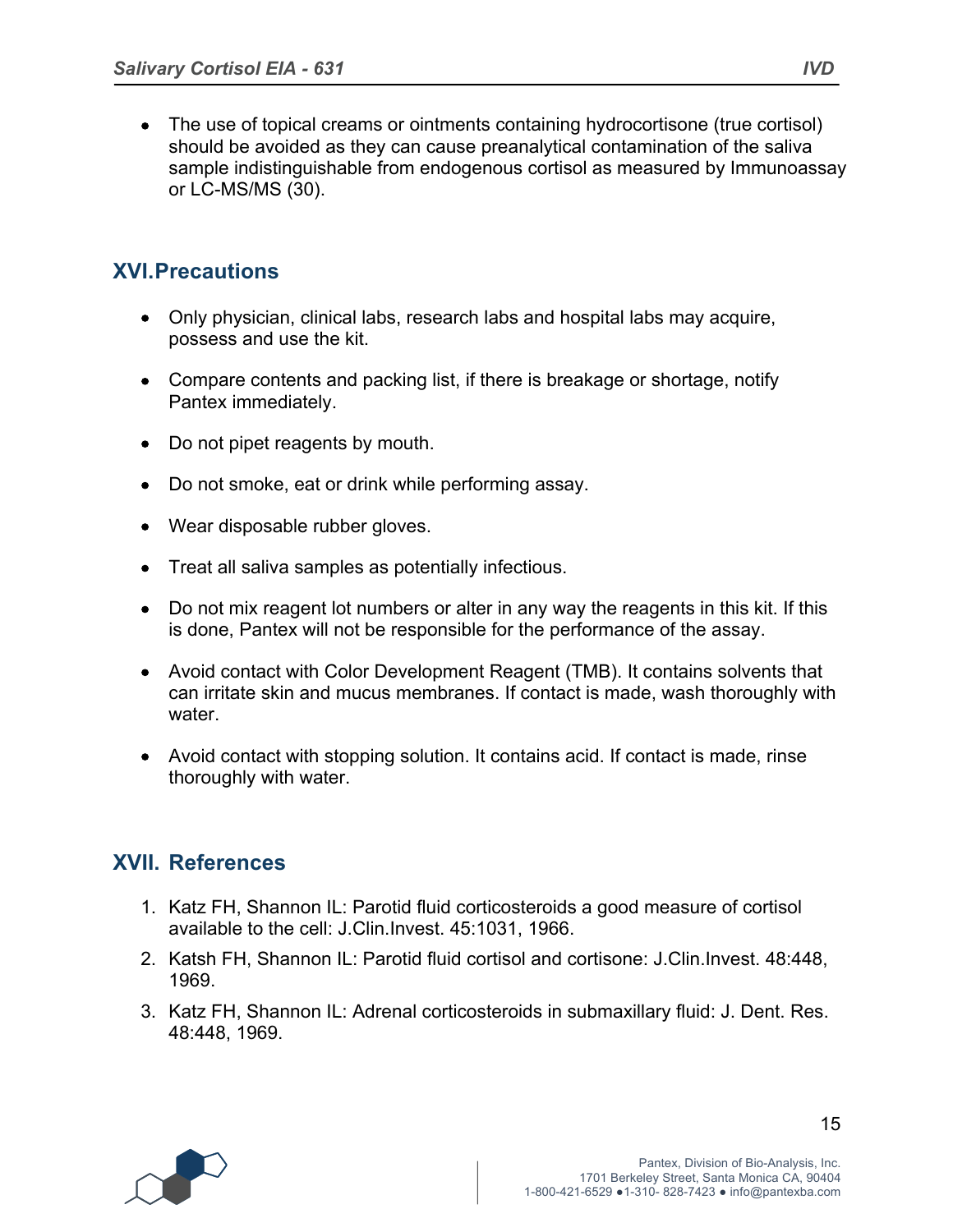- 4. Filare E, Duche P, Lac G, Robert A: Saliva cortisol, physical exercise and training: influences of swimming and handball on cortisol concentrations in women: Eur. J. Appl. Physici. 74: 274, 1996.
- 5. Filare E, Duche P, Lac G: Effect of training for two ball games on the saliva response of adrenocrtical hormones to exercise in elite sports women: Eur.J.Appl.Physiol. 77:452, 1998.
- 6. Filare E, Duche P, Lac G: Effects of amount of training on the saliva concentrations of cortisol, Dehydroepiandrosterone: Cortisol concentration ration in women over 16 weeks of training. Euro. J. Appl. Physiol. 78:466, 1998.
- 7. Aardal-Erikson E, Karlberg BE, Holm AC: Salivary cortisol-an alternative to serum cortisol determinations in dynamic function tests: Clin. Chem. Lab, Med., 4:15, 1998.
- 8. Smyth J, Ochenfels MC, Porter L, Kirschbaum C, Hellhammer DH, Stone A, Psychoneuroendocrinology 23:353, 1998.
- 9. Chicharro JL, Lucia A, Perez M, Vaquero AF, Urena R: Saliva composition and exercise: Sports Med. 26:17, 1998.
- 10.Grassi G, Ahs A, Lundberg U: Psychological correlates of salivary cortisol secretion amount unemployed men and women: Integr. Physiol. Behav. Sci.: 23:249, 1998.
- 11.Ratt H, Ratt JL, Findling JW: Late-night salivary cortisol as a screening test for Cushing's Syndrome: J. Clin. Endocrinol. Metab. 83:2681, 1996.
- 12.Findling JW and Ratt H: newer diagnostic techniques and problems in Cushing's Disease: endocrinol. Metab. Clin. North Am. 28:19, 1999
- 13.Van Honk J, Tuiten A, Van der Hout M, Koppeschaar H, Thijssen J, de Hann E, Verbaten R: Baseline salivary cortisol levels and preconscious selective attention for threat a pilot study: Psychoendo. 23, 741, 1996.
- 14.Odler J, Cawood EH, Bancrof J: Salivary cortisol in women with and without perimenstrual mood changes; J. Psychosom, Res. 45:557, 1998.
- 15.Raff H, Ratt JL, Duthie Eh, Wilson CR, Sasse EA, Rudman I, Mattison D: Elevated Salivary Cortisol in the evening in health elderly men and women correlation with bone mineral density. J. Gerontol A Biol. Sci. Med, Sci. 54:M479, 1999.
- 16.Aardal-Eriksson E, Eriksson TE, Holm AC, Lundin T,: Salivary cortisol and serum prolactin in relation to stress rating scales in a group of rescue workers. Biol. Psychiatry 45:850, 1999.
- 17.Filare E, Scatt C, Duche P, Lac G: The relationship between salivary adrenocritcal hormones changes and personality in elite female athletes during handball and volleyball competion: ResQ, Exerc. Sport: 70:297, 1999.